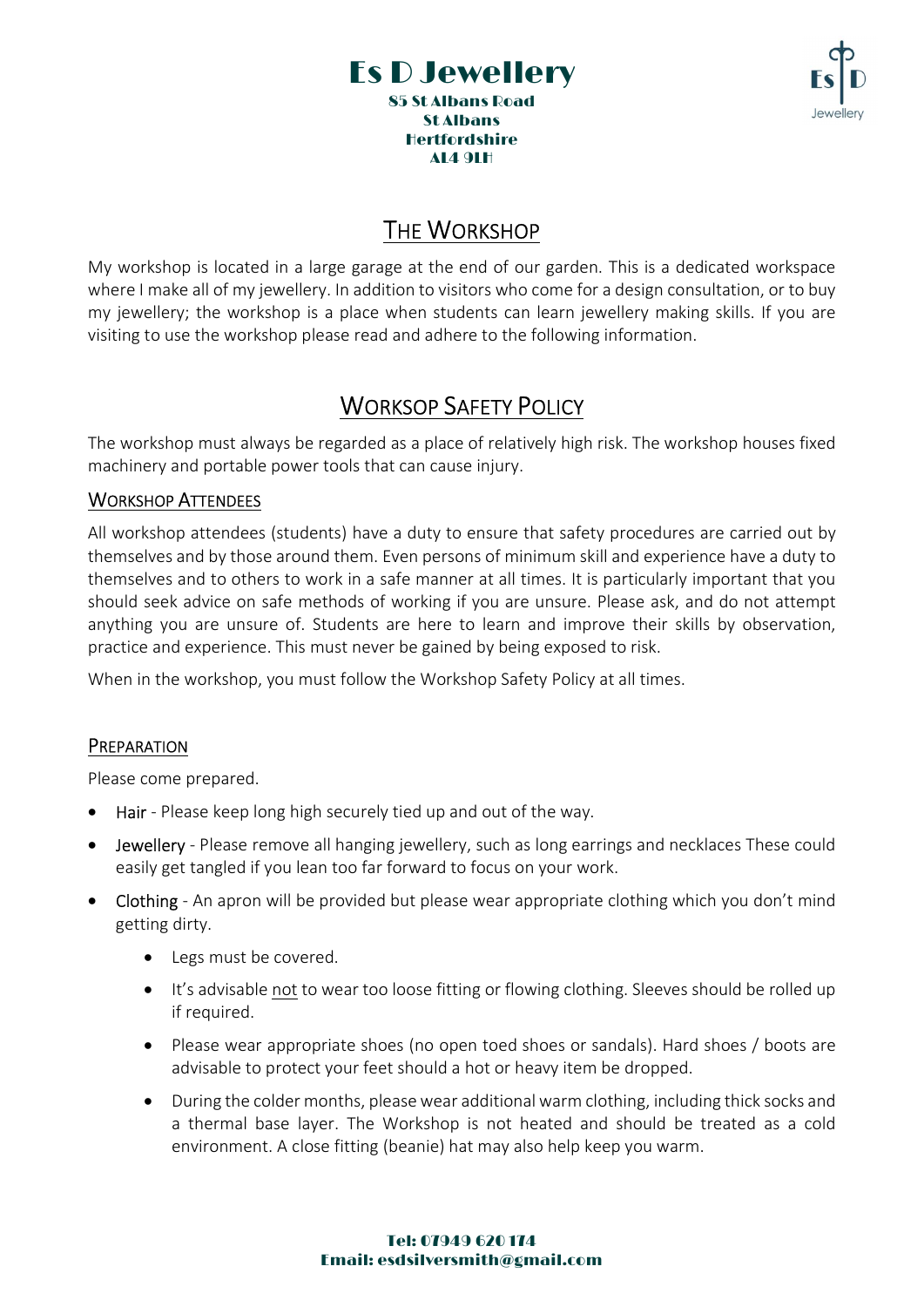

# PPE

Where indicated safety glasses, dust mask\*, gloves etc. must be worn. These will be provided.

- Eyes When you are working on an item be aware of dust and tiny metal particles. Loose fragments, polishes and fibres can make their way into your eyes and cause irritation or damage.
- Mouth as above, dust and particles can easily be ingested causing irritation and health issues. Masks must be work when using chemicals, including polishing compounds.
- Hands Your hands will be get dirty, and you may wish to wear gloves of finger protection for certain tasks. Metal can get hot when working with power tools, and polishing mops. Instruction and guidance will be provided. Remember: If it's getting hot in your hands, put it down and let it cool!
	- \* Due to current Covid-19 restrictions, please bring your own washable face covering (mask).

# **TOOLS**

# Machinery:

- Respect the tools and machinery you are using, they can cause serious injury
- Please do not turn on or operate any machinery without:
	- specific instruction to do so;
	- appropriate protective clothing, eye and face protection;
	- **•** supervision.
	- Do not talk to or distract someone that is operating machinery. Wait until they have finished and the machine is stopped or powered down.
	- Never leave powered machinery running unattended.

## Hand Tools:

- Please do not pick-up, inspect or move tools without instruction. The workshop is full of hazards which may not always be obvious.
- Please return tools to their place if possible when finished; or leave then to one side on the jewellers' bench.

# Chemicals:

- Due care must be taken when coming into contact with minerals and chemicals such cleaning fluids, solvents, acids/alkalis, etc. Contact with skin should be kept to a minimum by using provided tongues / gloves and eye wear. Any contact should be washed immediately, and contaminated clothing removed and cleaned as soon as is appropriate.
- We will use Propane and / or Butane in the workshop. These are flammable gasses that should be used with extreme due care and attention.
- Full supervision will be provided when turning on and off all gas canisters, operating torches and securing torches after use.
	- Do not turn on gas canisters or ignite torches without supervision.

#### Tel: 07949 620 174 Email: esdsilversmith@gmail.com